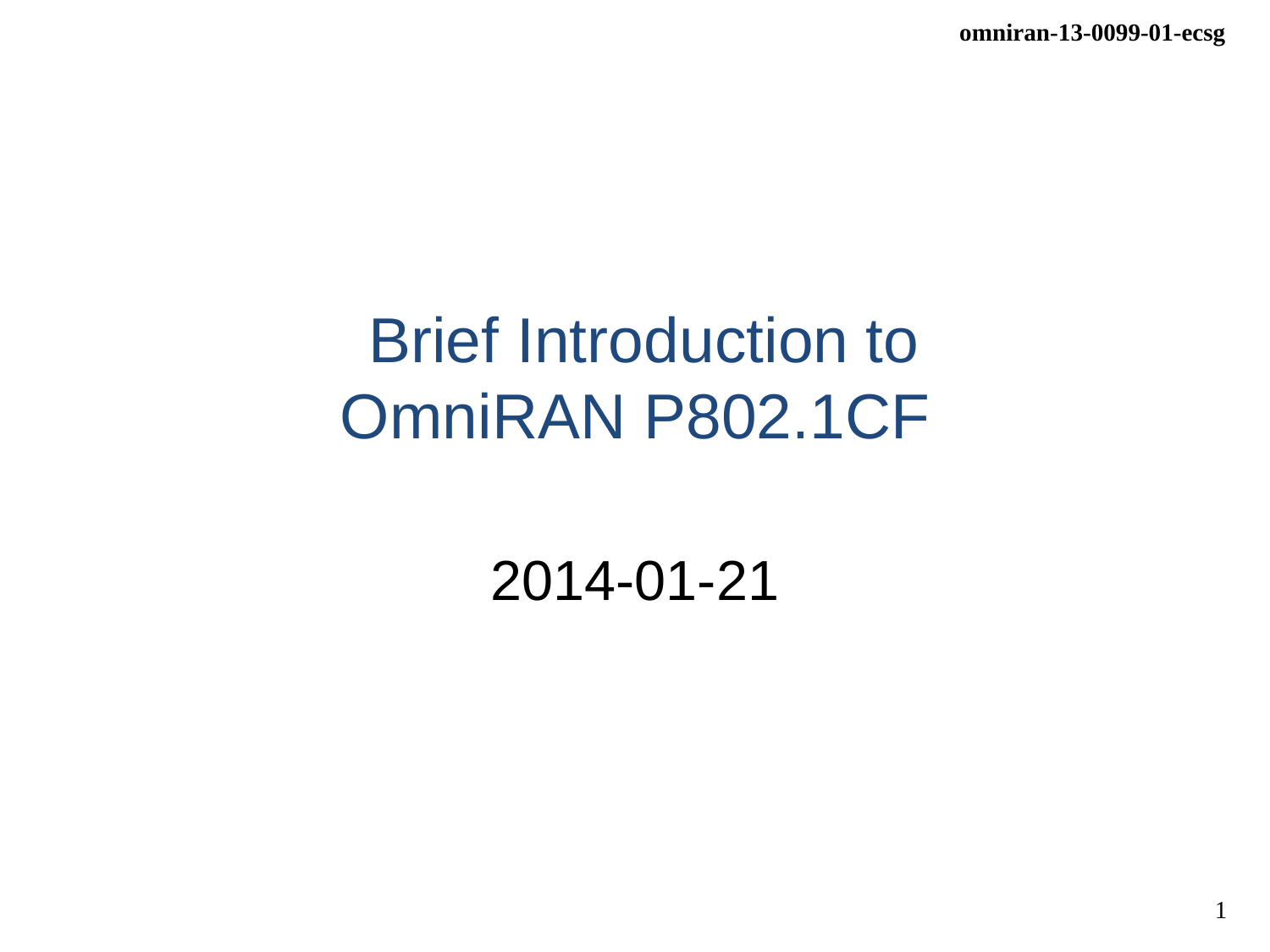I<sup>EEE</sup><br>1802

802.11

802.15

### There is Evidence to consider Commonalities of IEEE 802 Access Networks

- More (huge) networks are coming up by everything gets connected – e.g. SmartGrid, ITS, IoT, …
- New markets for IEEE 802 access technologies
	- e.g. factory automation, in-car communication, home automation, …

|馬

**JEEE**<br>802

802.16

**IEEE**<br>802

**IEEE** 

- IEEE 802 access is becoming more heterogeneous
	- multiple network interfaces
		- e.g. IEEE 802.3, IEEE 802.11, IEEE 802.15…
	- multiple access network topologies
		- e.g. IEEE802.11 in residential, corporate and public



- multiple network subscriptions
	- e.g. multiple subscriptions for same interface
- New emerging techniques, like SDN and virtualization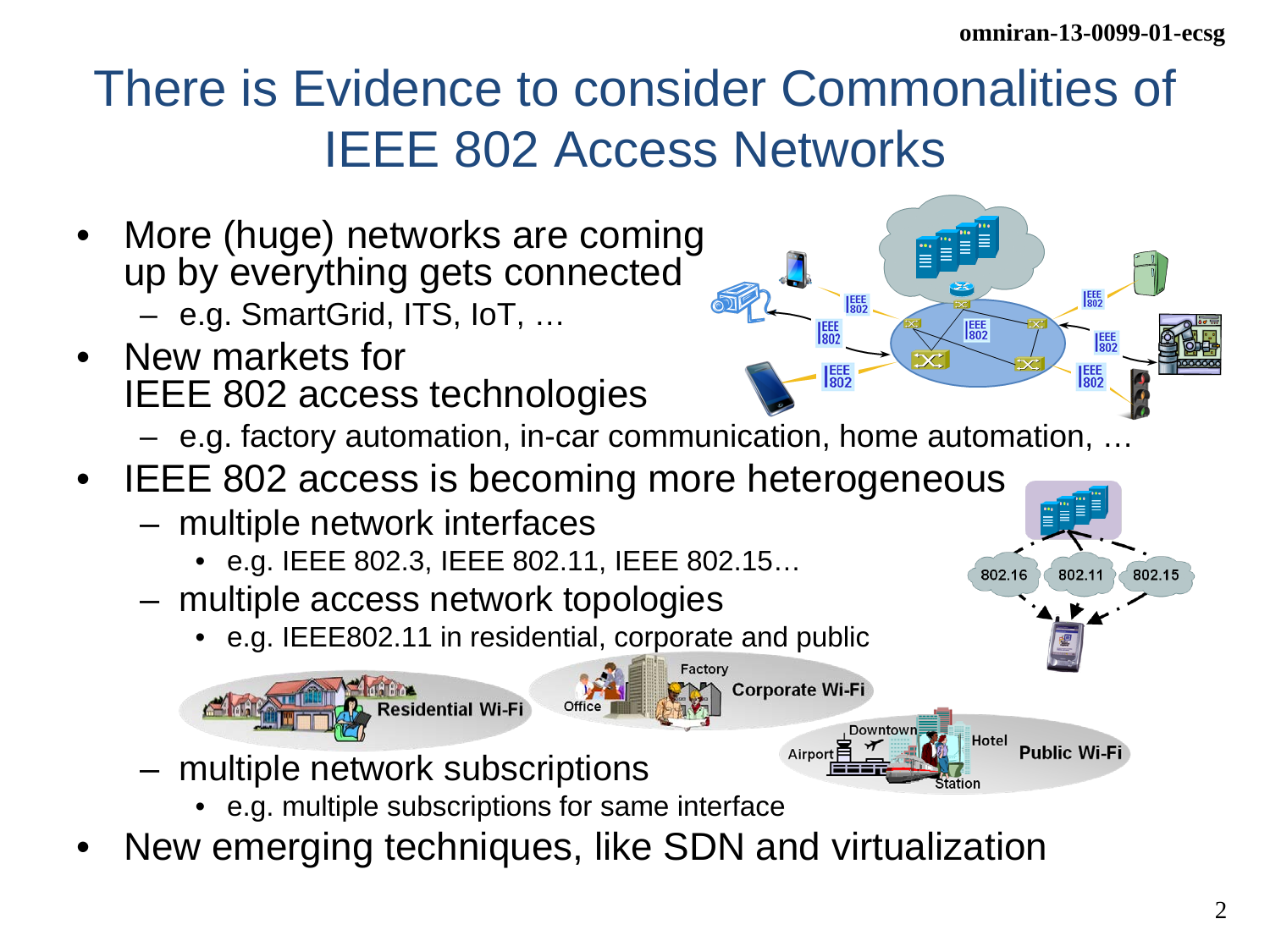## Gap Analysis to define the standardization needs for a common IEEE 802 access network

• Defining a simplistic network reference model,



- a couple of use cases were investigated:
	- 3GPP Trusted WLAN Access to EPC
		- TS 23.402 V11.6.0 (2013-03)
	- ZigBee SEP2 Smart Grid Use Case
		- ZigBee docs-09-5449-33-0zse
	- SDN-based OmniRAN Use Case
- Initial investigations show missing functionalities in some IEEE 802 specifications regards the investigated use cases.
	- Sharing of findings in progress with the related working group and investigations will continue directly together with working groups.
- Main issue was, that it was less than obvious how the pieces of IEEE 802 are fitting together
	- There is need for better documentation how IEEE 802 protocols work together to create access networks for particular deployments
	- There is no consistent way how IEEE 802 handles the IEEE 802 information elements going over IP protocols (external control interfaces)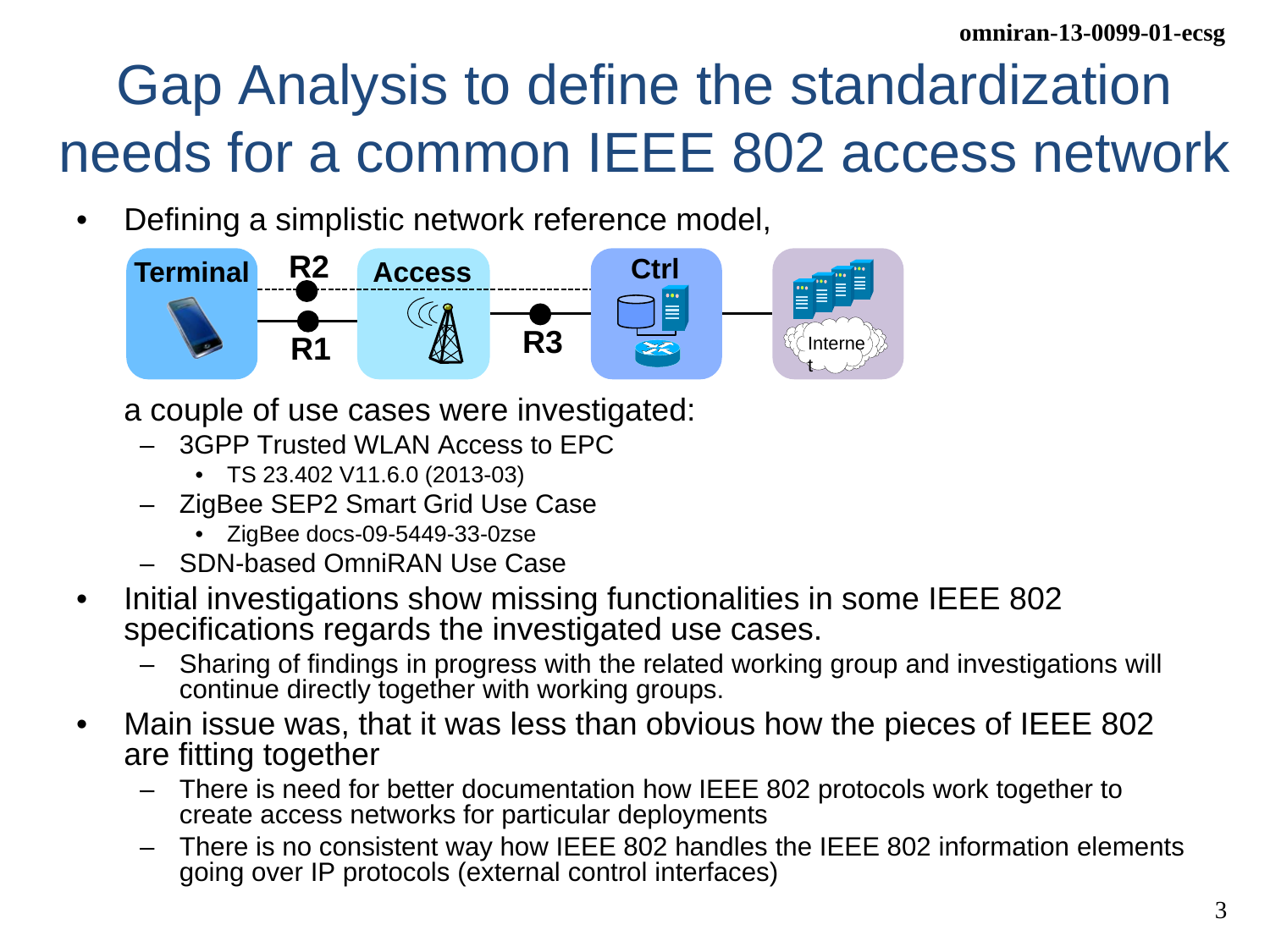## IEEE 802 demands a kind of 'Stage 2' *Network Specification in 3 Stages*

- For the specification of the Integrated Services Digital Network the ITU-T defined in its Rec. I.130 a sequential 3 stage process,.
- This process is nowadays commonly used in most telecommunication network standardization activities.

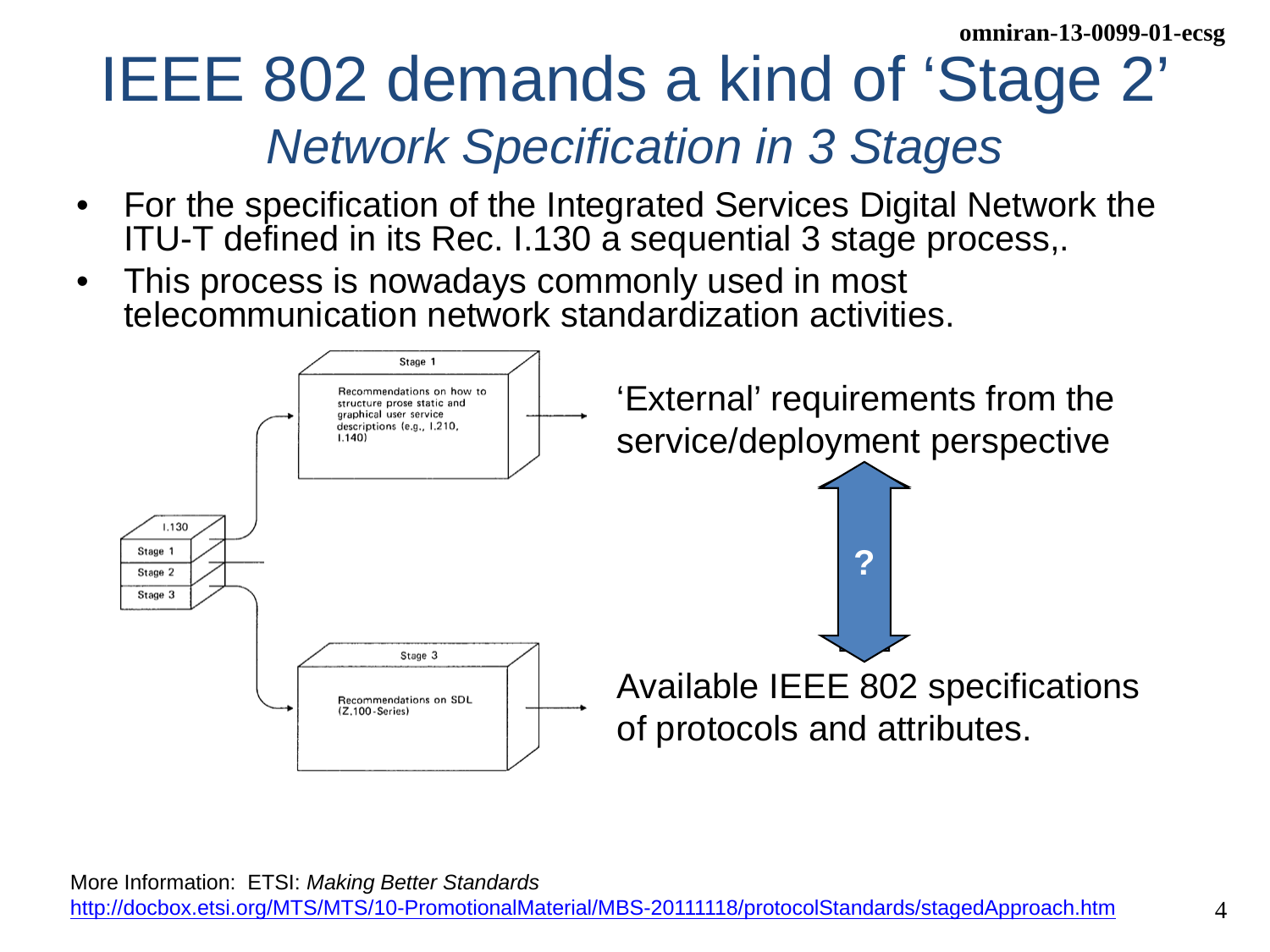## IEEE 802 demands a kind of 'Stage 2' *Network Specification in 3 Stages*

- For the specification of the Integrated Services Digital Network the ITU-T defined in its Rec. I.130 a sequential 3 stage process,.
- This process is nowadays commonly used in most telecommunication network standardization activities.



• A 'Stage 2' specification would provide a mapping of the existing IEEE 802 protocols to a functional network model, which facilitates easier evaluation and better understanding of end-to-end behavior.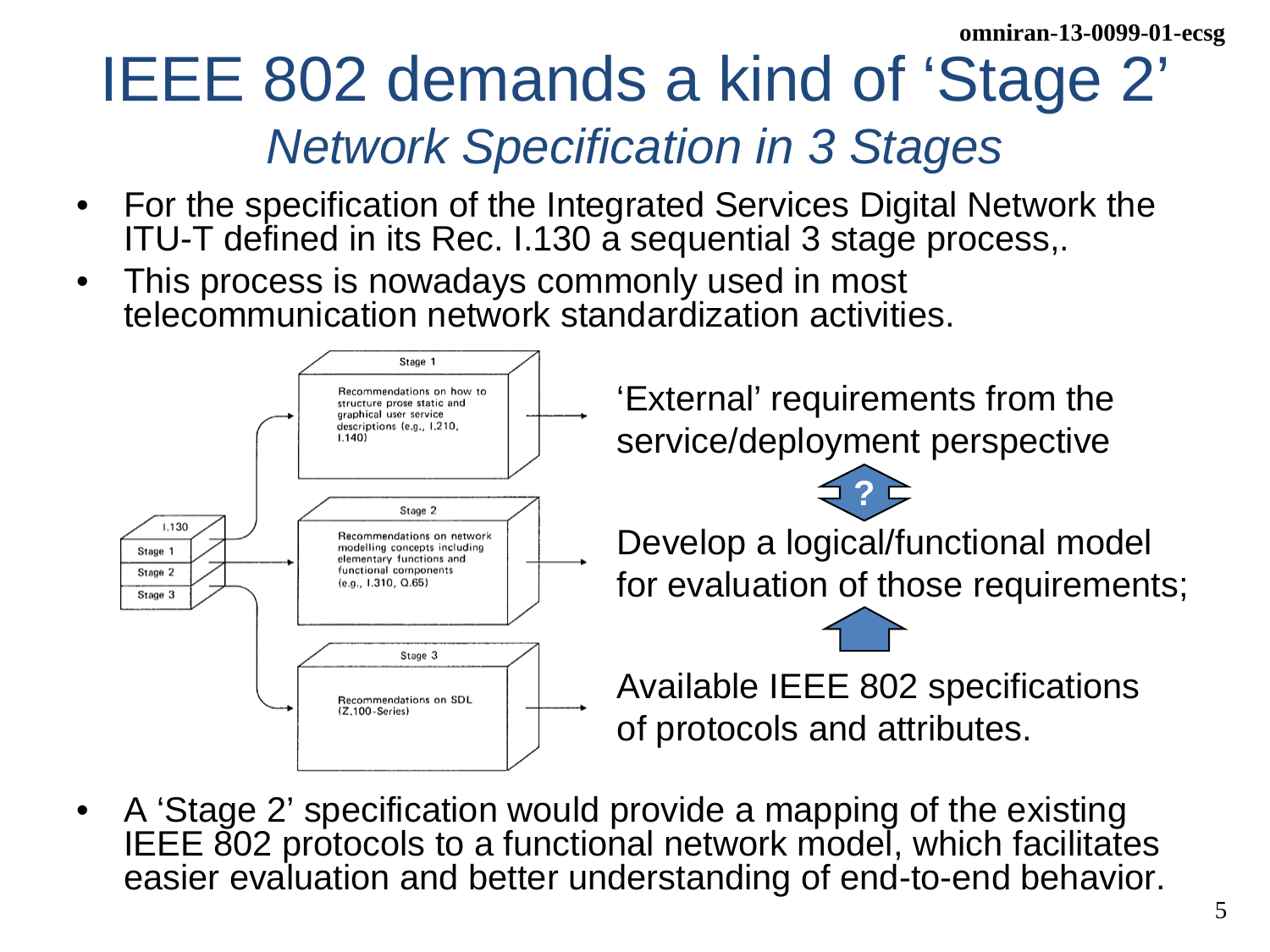### P802.1CF Project Authorization Request

#### • **Project Title:**  Network Reference Model and Functional Description of IEEE 802 Access Network

#### • **Scope:**

This Recommended Practice specifies an access network, which connects terminals to their access routers, utilizing technologies based on the family of IEEE 802 Standards by providing an access network reference model, including entities and reference points along with behavioral and functional descriptions of communications among those entities.

#### • **Purpose:**

Heterogeneous networks may include multiple network interfaces, multiple network access technologies, and multiple network subscriptions. In some cases such heterogeneous functionality must be supported in a single user terminal.

This Recommended Practice supports the design and deployment of access networks based on IEEE 802 technologies, guides the developers of extensions to the existing standards in support of a heterogeneous access network, and enables the use of IEEE 802 standards in new network deployments by specifying the functions of the IEEE 802 technologies when deployed in access networks.